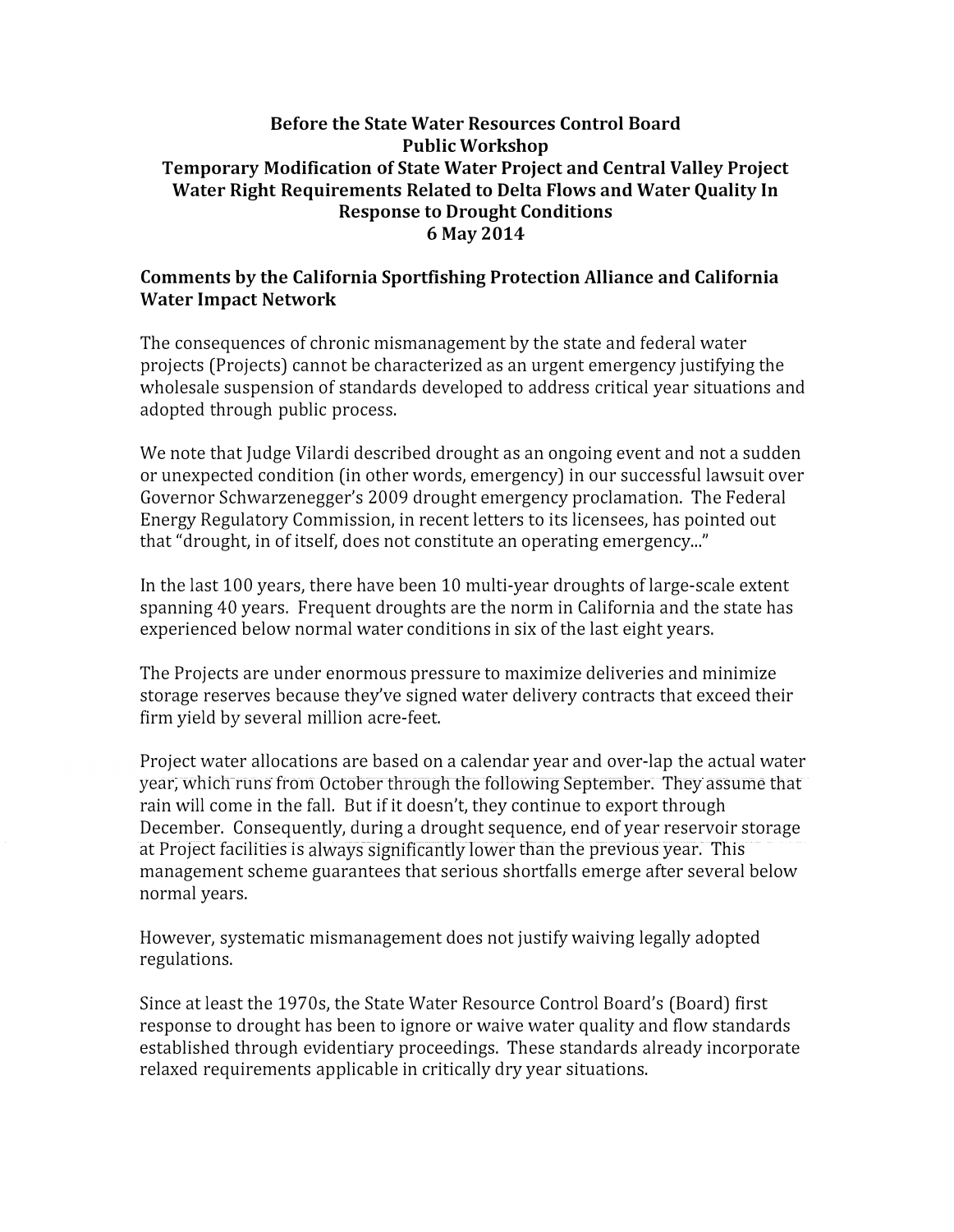In the thirty-odd years CSPA has been involved in Board proceedings, we're unable to identify a single instance where the Board has taken an enforcement action against the Projects for the thousands of times they've violated Basin Plan requirements. In 1989-1991 the Board said it wouldn't take enforcement action for some 246 violations. It sent similar letters in 2009 and 2013.

To be accurate, the Board did issue a 2006 Cease & Desist Order against the Projects for violations of South Delta salinity standards. The Order required the Projects to inform the Board about what they were doing to avoid violations. Since 2007 through last December, South Delta salinity standards have been violated 858 days.

This year the Board has arbitrarily weakened critical year standards established to protect fisheries and water quality 8 times in the last 91 days (about once every 11 days). It has done so in a closed-door backroom process that by design excludes the public. It has failed to respond to protests or schedule formal hearings, as required by law. Informal workshops are not acceptable surrogates for formal evidentiary proceedings.

Nor has the Board acknowledged or complied with the federal Delta water quality standards at 40 CFR 131.37, since they were adopted in 1995.

This putinesque pattern and practice of waiving promulgated regulations and due process makes a mockery oflaw, subverts public involvement, and frankly should be the subject of a grand jury proceeding or criminal investigation by a district or U.S. attorney.

These serial violations of Bay-Delta standards, coupled with a failure to enforce, establish that promises, guarantees, assurances or even standards protecting the estuary are not worth the paper they're written on. This reality applies to both BDCP and the Board's ongoing Delta Plan Update.

Reducing outflow below critical year standards, relaxing salinity standards and export/inflow ratios will have a devastating impact on listed species already suffering from decades of chronic violations and mismanagement.

Decreased outflow will draw the low salinity zone upstream; reduce critical habitat for longfin and Delta smelt; subject smelt to increased entrainment and lethal water temperatures, impair food chain production; lower turbidity and increase predation; reduce migration cues for salmon and steelhead, and vastly expand the range of invasive non-native clams and noxious weeds.

The potential impacts to San Francisco Bay from low inflows not seen for many decades may be catastrophic and will likely result in population crashes and regime shifts in the estuary that will last for decades to come.